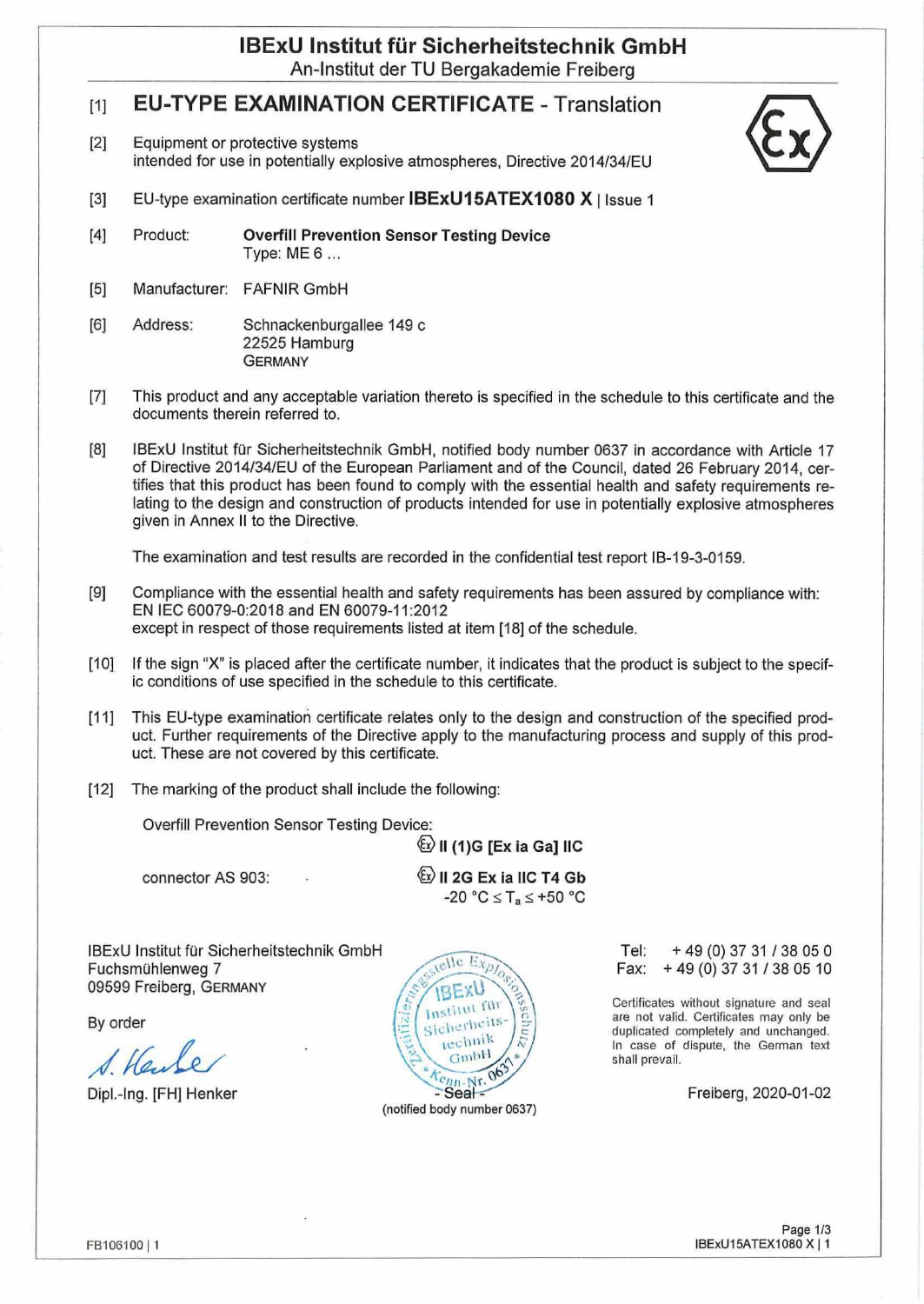## **IBExU Institut für Sicherheitstechnik GmbH**

An-Institut der TU Bergakademie Freiberg

#### [13] **Schedule**

## [14] **Certificate number IBExU15ATEX1080 X** <sup>|</sup> Issue <sup>1</sup>

#### **[15] Description of product.**

The Overfill Prevention Sensor Testing Device type ME 6 serves for functional Controlling of overfill Prevention Sensors by using the PTC resistor principle. The equipment is intended for use in safe areas. It can supply in areas requiring Category 1G equipment.

The connection of the Overfill Prevention Sensor with the connector can be carried out in Zone 1. Only type AS 903 contains an electronic with a dissipating power <1.25 W.

Variations:

### **ME 6**

Overfill Prevention Sensor Testing Device with connector type 903 without product recognition

#### **ME 6 F**

Overfill Prevention Sensor Testing Device for liquid gas with connector type CEE without product recognition

#### **ME 6 P**

Overfill Prevention Sensor Testing Device with connector type AS 903 with product recognition

| Ambient temperature range:             | -20 °C to +50 °C |  |
|----------------------------------------|------------------|--|
| Degree of protection of the enclosure: | $\ge$ IP20       |  |

#### **Electrical data**

| Output voltage:                 | $U_{o}$                   | $\leq$ 21.4 V DC |
|---------------------------------|---------------------------|------------------|
| Output current:                 | $\mathsf{I}_{\mathsf{o}}$ | $\leq$ 137 mA    |
| Output power:                   | $P_{o}$                   | $\leq$ 732 mW    |
| Internal inductance:            |                           | $\leq 10 \mu H$  |
| Internal capacitance:           | C,                        | $\leq$ 2 nF      |
| Permitted external inductance:  | l <sub>o</sub>            | $≤ 490$ µH       |
| Permitted external capacitance: | $C_{\alpha}$              | $\leq 98$ nF     |

*Variations compared to EC-Type Examination certificate:*

*Variation <sup>1</sup>*

The intrinsically safe parameter have been changed.

*Variation 2*

The Overfill Prevention Sensor Testing Device complies with the requirements of EN IEC 60079- 0:2018.

*Variation 3*

Manufacturer's address has been changed.

#### **[16] Testreport**

The test results are recorded in the confidential test report IB-19-3-0159 of 2019-12-20.

The test documents are part of the test report and they are listed there.

#### *Summary of the test results*

The Overfill Prevention Sensor Testing Device type ME 6 ... further fulfils the requirements of explosion protection on an associated apparatus for the Equipment Group II and Category 1G in type of protection Intrinsic safety for gases of the Explosion Group IIC.